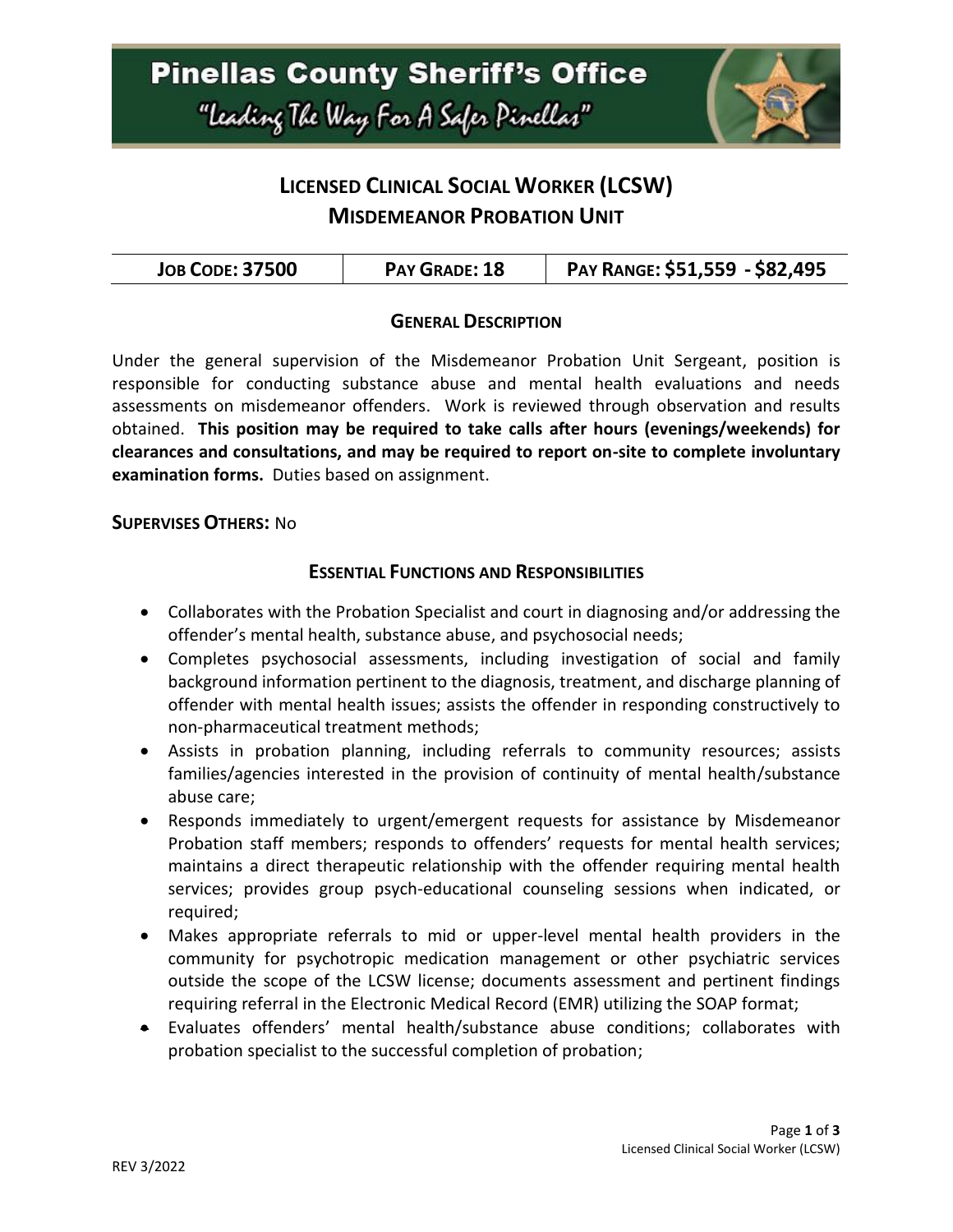

- Initiates Involuntary Examination (BA-52) paperwork as deemed appropriate; recommends type of transport required, based on offenders behavior; assists in assuring transport to local facilities occur in a timely and appropriate manner;
- Assures that all work output and documentation complies with written policies, procedures, guidelines, protocols, rules, and directives, as well as those verbally conveyed; maintains accreditation standards; documents all decisions and interactions with offenders as required;
- Conducts needs assessments on high recidivism risk offenders using Northpointe's COMPAS Assessment tool and develops case plans and referrals to service providers;
- Develops and conducts psych-educational groups to meet court requirements;
- Develops case plans, including referrals to community resources; assists families/agencies interested in the provision of continuity of mental health care and substance abuse treatment;
- Provides crisis intervention to offenders as requested and when appropriate;
- Participates in Sheriff's Office recruitment and community relations activities as directed.

Regular and reliable attendance is required as an essential function of the position.

This position may be considered essential and, in the event of an emergency or natural disaster, may be required to work.

This list is not intended to be all-inclusive, and you may not be responsible for every item listed. The employer reserves the right to assign additional functions and responsibilities as necessary.

#### **QUALIFICATIONS**

- Graduation from an accredited college or university, recognized by the U. S. Department of Education, with a Master's Degree in social work or related field
- Clinical Social Worker License (LCSW) AND
- One (1) year experience in a correctional setting, probation office, or comparable mental health environment
- Maintain appropriate, unrestricted credentials according to the licensure, certification, and registration requirements of the jurisdiction
- CPR BLS or ACLS Certification
- Must possess a valid Florida driver's license
- Consideration for this position requires a credit check